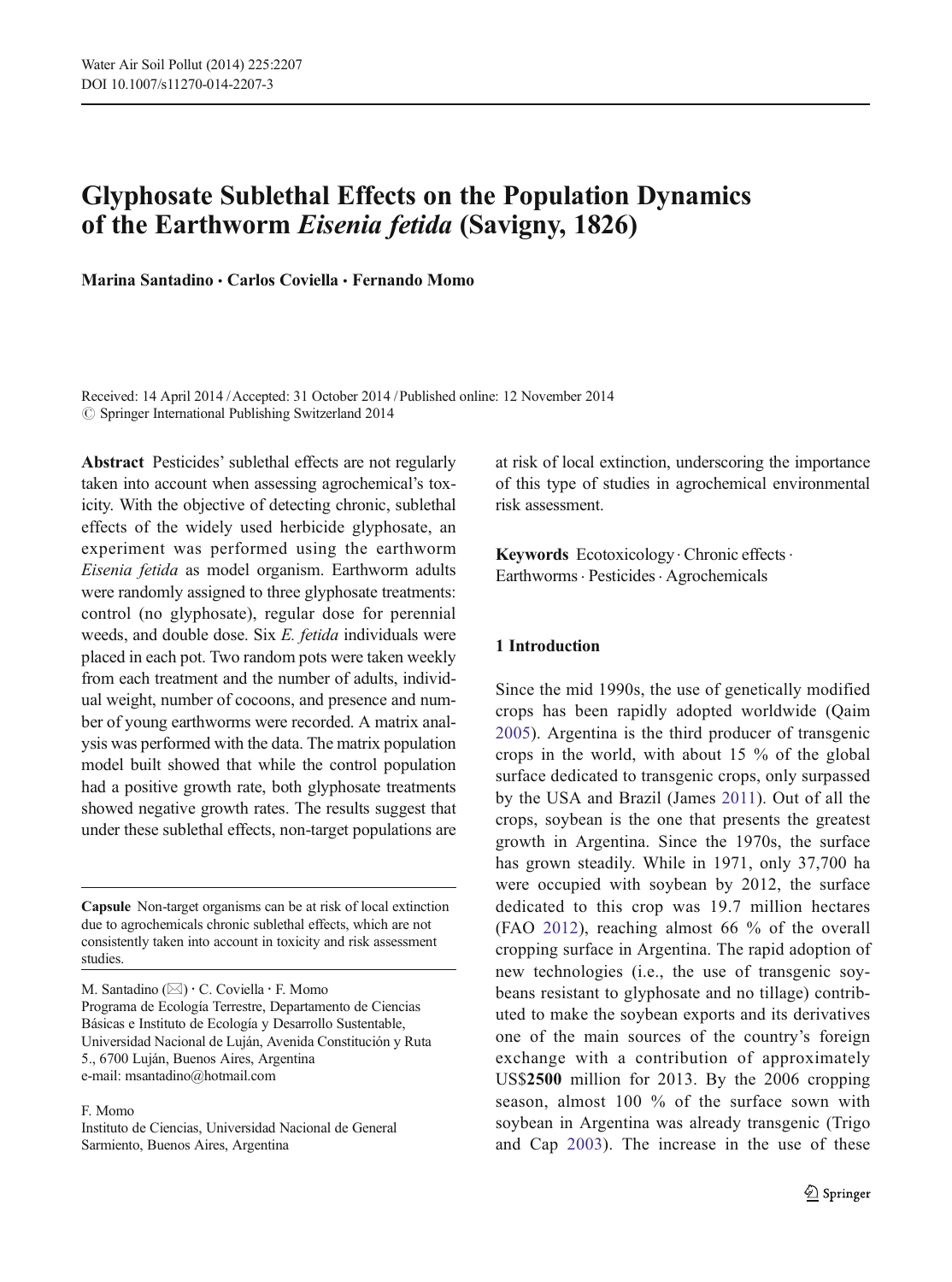soybeans resistant to glyphosate-based herbicides, or RR (Roundup Ready®), produced a steady increase in the consumption of this herbicide (Pengue [2000](#page-6-0)).

The mechanism of action of glyphosate is the inhibition of the 5-enolpyruvilshikimate-3-phosphate synthase enzyme (EPSPs). The inhibition of the EPSPs prevents the formation of enolpyruvil shikimato-phosphate and the biosynthesis of aromatic amino acids (phenylalanine, tyrosine, and tryptophan), which are the precursors of important secondary metabolites in plants, such as lignin, flavonoids, and alkaloids (Pérez-Jones et al. [2005](#page-6-0); Wakelin et al. [2004](#page-7-0)).

Glyphosate deactivates due to its adsorption to soil particles (Sprankle et al. [1975\)](#page-6-0), and its degradation is related to the bacterial activity in the soil, particularly bacteria from the genus Pseudomonas (Gimsing et al. [2004](#page-6-0)). The USA Environmental Protection Agency has reported that its average lifespan is 60 days (USEPA [1999\)](#page-7-0). Cox [\(1995](#page-6-0)) presented data collected from different authors which indicate that depending on the soil's characteristics and climatic conditions, the persistence of this compound varies from a few days to 1 year. Glyphosate can also be adsorbed by clays and organic matter; Piccolo and Celano ([1994\)](#page-6-0) determined that this herbicide can be transported deep into the soil by humic substances. These soil particles can be toxic for organisms that ingest significant amounts of soil (Welten [2000](#page-7-0)) during their normal feeding, such as earthworms.

Considering the wide rural extensions that are treated annually with this herbicide worldwide, it is important for ecological risk assessment to study not only the acute but also the sublethal, chronic effects that it has on non-target species (Casabé et al. [2007\)](#page-6-0). This is of special interest for those ecological groups that have a relevant importance for soil conservation and fertility, being earthworms one of the most important of such groups.

Earthworm activity modifies both physical and chemical soil properties, and their abundance and distribution are strongly influenced by the environmental conditions and the ecological state of the system (Edwards and Bohlen [1996;](#page-6-0) Lavelle and Spain [2001;](#page-6-0) Lee [1985](#page-6-0)). They also play a key role for soil functioning, and are therefore used extensively in terrestrial ecotoxicity studies.

Eisenia fetida (Savigny, 1826) is an exotic species in Argentina, native to the Nearctic region and it is found in most Argentinean soils (Momo and Falco [2009](#page-6-0)). In its adult state, it weighs between 400 and 600 mg, and it is capable of ingesting large quantities of cellulosic matter, being able to ingest up to its own weight per day. Based on its feeding and other habits, it is ecologically classified as an epigean species, a mulch eater, which includes all types of decomposing organic matter. This species has a high reproduction rate as long as the environmental conditions are good, and it reproduces year around, placing a cocoon per individual approximately every 10 days. The incubation time varies between 14 and 44 days, producing more than one descendent per cocoon (from 2 to 20 individuals) (Reynolds [1996;](#page-6-0) Venter and Reinecke [1988](#page-7-0)).

E. fetida is also an internationally validated species for ecotoxicological tests (ISO [1993](#page-6-0); ISO [1998](#page-6-0); OECD [2004](#page-6-0)) due to its cosmopolitan distribution and its easiness to raise and handle. This species is among the most commonly used one in environmental risk assessment and testing with chemicals such as Imidacloprid and RH-5849 (Zang et al. [2000\)](#page-7-0). In a test with ten organic substances, Neuhauser and Callahan ([1990](#page-6-0)), found that sublethal concentrations (lower than the LC50) of Carbaryl and Dieldrin produce a decrease in the growth rate and reproduction of this earthworm. Tests in microcosmos with Cypermethrin showed that E. fetida bioconcentrates this pesticide inside its body by a factor of 2 to 6 and biotransforms 92 % of the absorbed product without presenting adverse effects at the studied concentrations (Viswanathan [1992](#page-7-0)).

Zoran et al. [\(1986](#page-7-0)) also found teratogenic effects that depend on the dosage of the Benomyl fungicide during the regeneration of the posterior segments of these earthworms after amputation.

Toxicology tests are usually carried out as acute (48 or 72 h) or subchronic (7 to 17 days) tests. However, there is an increasing recognition for the need of longerterm tests to determine the chronic and sublethal pesticide effects on non-target populations (Antón et al. [1993](#page-6-0); Spurgeon et al. [2004;](#page-6-0) Venkateswara Roa et al. [2003](#page-7-0)).

Therefore, the objective of this work was to determine the chronic, sublethal toxic effects of glyphosate in its commercial presentation as Roundup® (Monsanto, SL at 48 %) on populations of E. fetida and to evaluate the ecological importance of those effects on earthworms' demographic dynamics.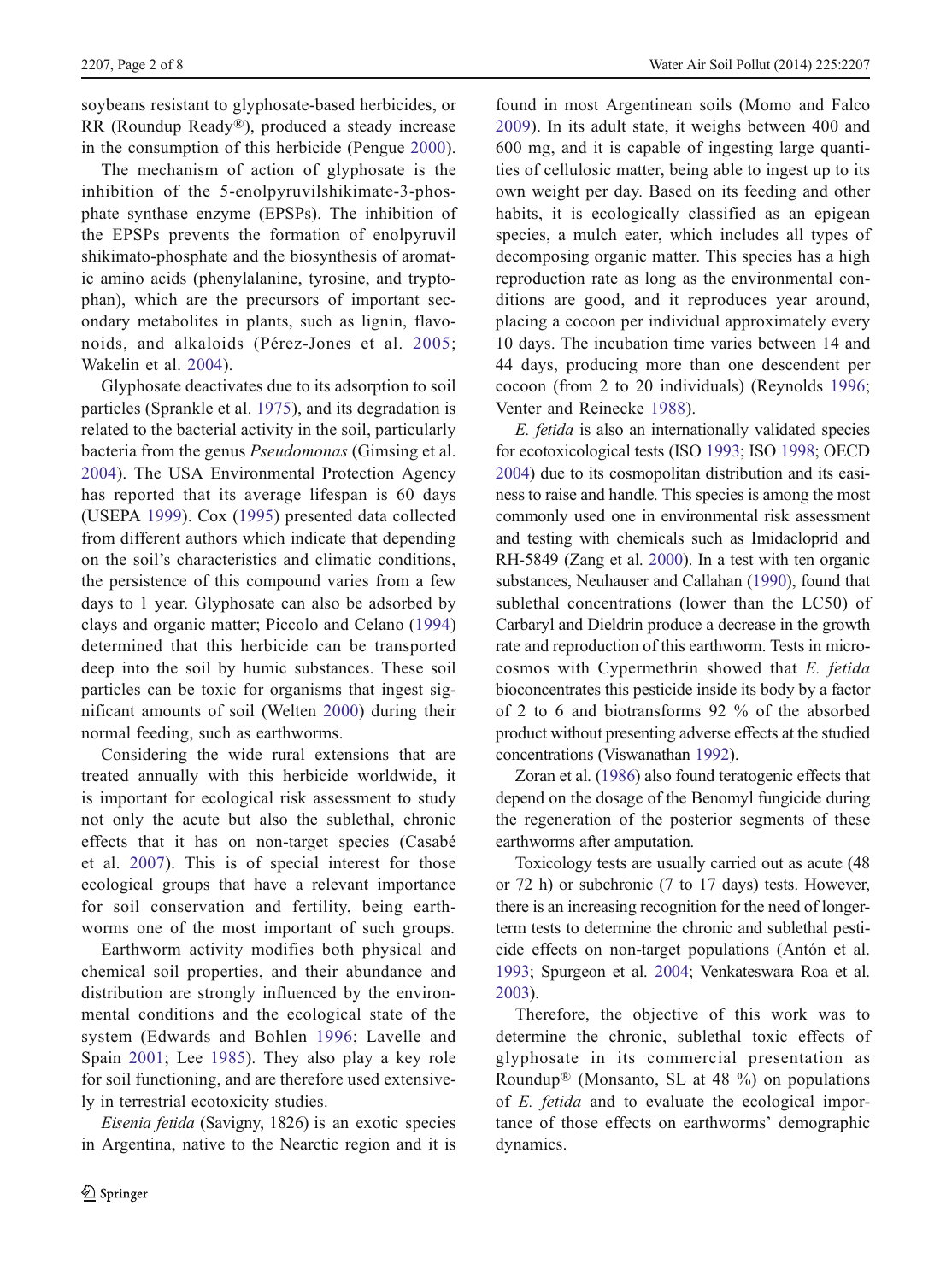### 2 Materials and Methods

## 2.1 Experimental Design

The test was carried out in pots located inside  $1 \text{ m} \times 1 \text{ m} \times 0.60 \text{ m}$  containers, under controlled temperature (25 $\pm$ 3 °C), humidity (80 %), and light 12 L:12D conditions. Twenty-four pots were arranged in three treatments. Each pot had a surface of 0.0392 m<sup>2</sup> (28 × 14 cm), which were filled halfway up with sifted soil from the upper 10 cm of an Argiudol soil (USDA [2010](#page-7-0)). On the surface of each pot, a layer of finely chopped plant material was added to add fresh organic food for the earthworms. In each pot, six weighed adult specimens of E. fetida were placed.

After 6 days of acclimation, glyphosate herbicide was added in its commercial presentation Roundup® (Monsanto, SL, 48 %) with the equivalent dose for perennial weeds (6 L of formulated/ha) and also a double dose (12 L of formulated/ha) as follows: (a) Control (treatment 0): 50  $\text{cm}^3$  of distilled water; (b) dosage 1 (treatment 1):  $0.024 \text{ cm}^3 + \text{distilled water to complete}$ 50 cm<sup>3</sup>; (c) dosage 2 (treatment 2):  $0.048 \text{ cm}^3$ +distilled water to complete 50 cm<sup>3</sup>. For each treatment, eight replicates were made. Every 10 days, fresh food was added to each pot.

Soil humidity was kept constant (80 %), near the optimal humidity for these earthworms (Reinecke and Venter [1987](#page-6-0)).

At days 12, 21, 28, and 40 after acclimation, two pots were randomly chosen from each treatment. The samples were manually examined, and the number of adult earthworms, their individual weights, the number of cocoons, and presence and number of young earthworms were recorded. Before discarding the samples, the cocoons were separated and incubated in Petri dishes over humid filter paper, and egg fertility was registered as well.

With these data, the following demographic parameters were calculated: survival of adults, fecundity, and cocoon's fertility. Young individuals were found in several pots probably due to cocoons which hatched before each sampling. However, the initial number of youngsters was unknown, and as a consequence to build the matrices, young survival was assumed to be equal to that of the adults  $(S_{23} = S_{33})$ .

#### 2.2 Statistical Analyses

The number of earthworms per pot, the total weight per pot, the mean individual weight per pot, the fertility per pot and the number of cocoons per pot, and cocoon fertility were analyzed with ANOVA ( $\alpha$ =0.05).

### 2.3 Population Dynamic Matrix Model

The collected data were used to build a matrix population model (MPM) of the earthworms' dynamic. Matrix models (Caswell [2001\)](#page-6-0) are an adequate tool for studying the effects agrochemicals on non-target populations. A MPM is a population dynamics model which has two main characteristics: first, it is a discrete model (that is, the time is considered as a discrete variable and a fix time step is defined); second, the population is modeled having an age or stage structure, in consequence, the population is represented by a vector containing the abundance of each considered stage, and the time dependent transition is given by a transition matrix. For this species in particular, the collected data correspond to several stadia on the life cycle of the earthworms thus allowing testing the long-term sublethal effects on its population dynamics.



Matrix Population Model (H: Eggs; J: Juveniles; A: Adults)

The MPM is useful to test for disturbance effects on the population dynamics, taking into account different survival, fecundity (*f*), and fertility  $(S_{21})$  parameters.

In this study, a Leslie matrix was used with a structure for a population of three stages, as follows:

$$
A = \begin{bmatrix} 0 & 0 & f \\ S_{21} & 0 & 0 \\ 0 & S_{32} & S_{33} \end{bmatrix}
$$

where f represents the fecundity of the last stage, assumed to be the only one capable of reproducing,  $S_{ii}$ represent the survival from the  $i$ - stage to the  $i$ - stage. The Leslie matrix assumes that the chosen time lapse is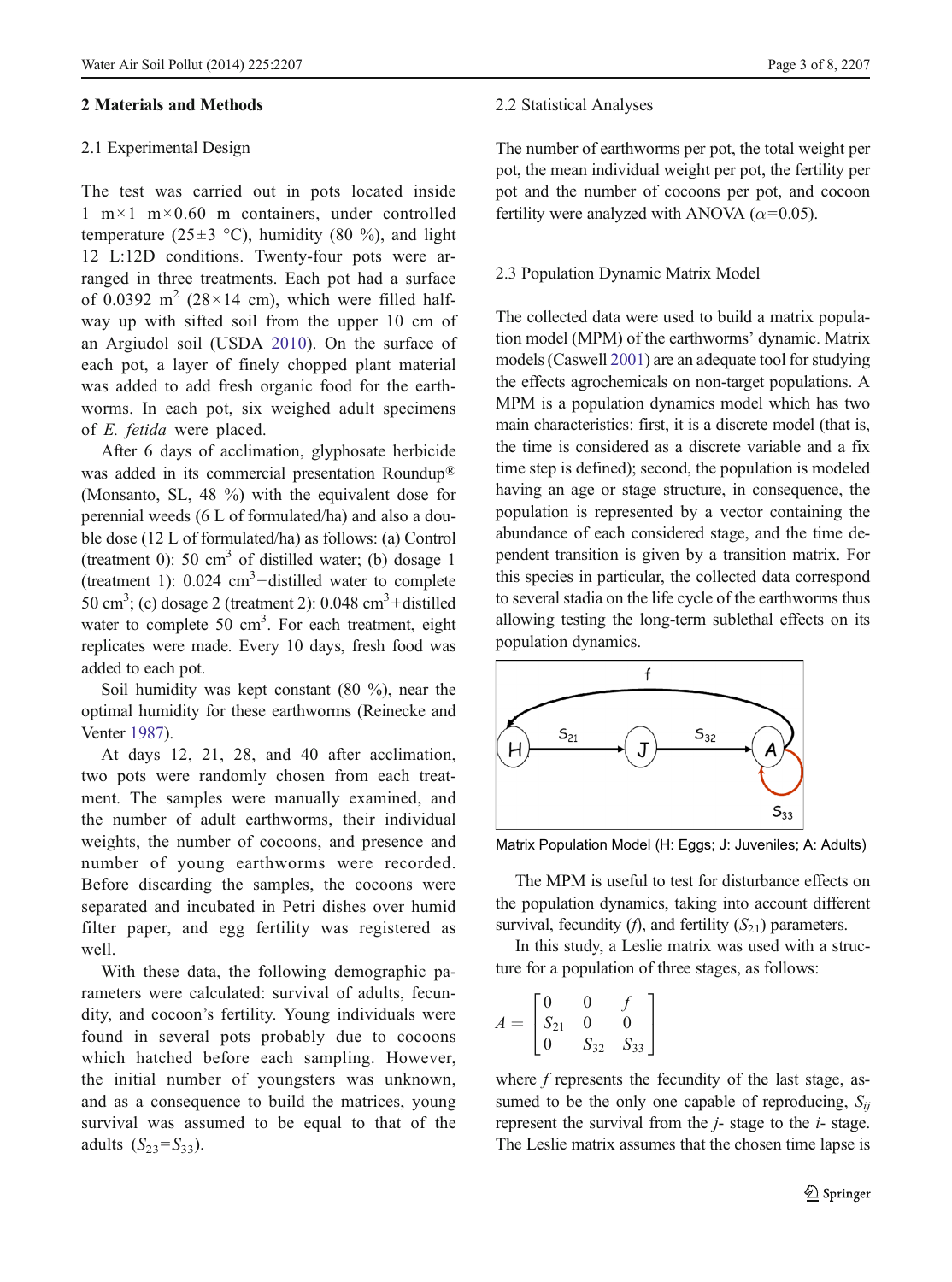such that the organisms that do not go on to the next stage die and that all of the adults die as well. In this work, we cannot ignore the survival of adults within the period and, therefore, there is a diagonal term  $S_{33}$  that is not null. However, we can ignore the other terms of the diagonal, and we know that only the adult individuals reproduce.

In these matrixes, the eigenvalue of greater module (called  $\lambda_1$ ) gives an indication of the asymptotic dynamic of the population and the logarithm of its module is the intrinsic growth rate of the population  $(r)$ . This means that the population grows if the module of  $\lambda_1$  is greater than 1 (or  $r > 0$ ). The data obtained allows the estimation of different elements of the B matrix for E. fetida, under different glyphosate doses.

A sensitivity analysis was performed in the matrix built. In a population matrix, the eigenvalue of higher module determines the asymptotic behavior of the population, and it is calculated solving the equation:

 $det[A-\lambda I] = 0,$ 

where  $I$  is the identity matrix.

Then eigenvectors are calculated as follows:

 $Aw_1 = \lambda_1w_1$ 

which represents the asymptotic age distribution, and

$$
v_1A=\lambda_1v_1
$$

which represents the reproductive value of each age or stage, that is the relative contribution of each age or stage.

Then the sensitivity of the eigenvalue of each parameter of the matrix can be calculated solving the following equation:

$$
S_{ij} = \frac{d\lambda_1}{da_{ij}} = \frac{v_{1i}w_{j1}}{\langle v_1 w_1 \rangle}
$$

where the denominator is the scalar product of both eigenvectors, which allows for the calculation of the sensitivity of the population parameters for each treatment.

# 3 Results

3.1 Glyphosate Effects on E. fetida Number and Biomass

No significant differences were registered for total weight per treatment or for the number of individuals when considering time as co-variable.

The number of cocoons accumulated per treatment increased significantly  $(p<0.05)$  with the glyphosate dose. The fertility of these cocoons was significantly lower in the treatment with the higher dose than in the other treatments.

# 3.2 Effects of Glyphosate on the Population Dynamics of E. fetida

The demographic matrixes obtained using the population parameters obtained are the following:

Dosage 0: 
$$
A_1 = \begin{bmatrix} 0 & 0 & 0.04 \\ 1 & 0 & 0 \\ 0 & 1 & 1 \end{bmatrix}
$$

\nDosage 1:  $A_2 = \begin{bmatrix} 0 & 0 & 1.7 \\ 0.76 & 0 & 0 \\ 0 & 0.07 & 0.07 \end{bmatrix}$ 

\nDosage 2:  $A_3 = \begin{bmatrix} 0 & 0 & 0.81 \\ 0.84 & 0 & 0 \\ 0 & 0.04 & 0.04 \end{bmatrix}$ 

For the three matrices, the first eigenvalues were real numbers, which indicates absence of long-term fluctuations and have the following modules:  $\lambda_1 = 1.037$ ;  $\lambda_2 =$  $0.473$ ;  $\lambda_3 = 0.315$ .

The larger than 1 eigenvalue in the case of the controls indicates that the population is growing, while the lower than 1 eigenvalues for the other treatments show that the population size diminishes in the long run (Fig. [1](#page-4-0)). The long-term projection indicates that populations under the chronic effect of glyphosate present a negative growth rate, which could lead to local extinction. Interestingly, the lowest dose showed an initial increase in growth rate after the application of the pesticide. This result is likely caused by an increase in the fecundity as an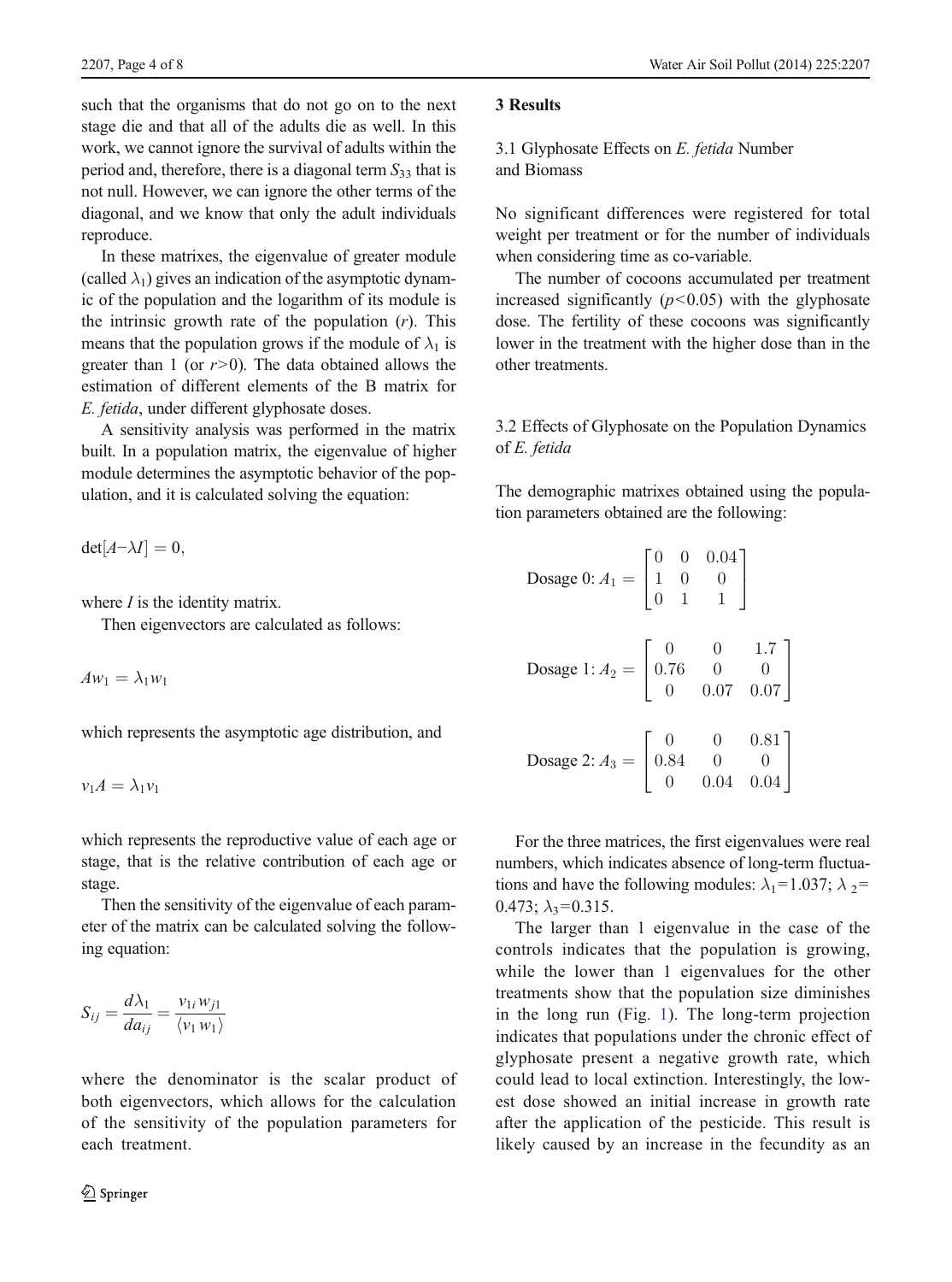<span id="page-4-0"></span>Fig. 1 Matrix population model eigenvalues for the three treatments. Mean±SE shown. Vales below the survivorship threshold (dotted line) indicate population diminishing in the long run, that could lead to local extinction



initial response to stress. However, the final result shows both treatment populations having a negative growth rate (Fig. 2).

In the treatments with glyphosate, the number of cocoons per adult is higher than those of the controls but the survival of juveniles and adults and the fertility are lower than in the control treatment. A sensitivity analysis of the matrixes built (Table [1\)](#page-5-0) shows that in the controls, the most sensitive parameter (the one that modifies the eigenvalue of the matrix the most) is the survival of the adults, while in the treatments with glyphosate, the most sensitive one is the survival from juveniles to adults.

### 4 Discussion

One of the reasons why earthworms are considered to be good indicators of the local soil conditions is because of

Fig. 2 Population dynamics projections according to the results of the matrix population model. Results show population having a positive growth rate for the controls and an overall negative growth rate for both glyphosate treatments. Both treatment populations are predicted to go locally extinct after 6 weeks

their low colonization capacity (Lavelle et al. [1989](#page-6-0)), as a result of their scarce mobility at a meso-geographical scale (Judas [1988;](#page-6-0) Lavelle et al. [1989](#page-6-0)) and their relatively low fertility.

The results presented here show that the biomass, the number of earthworms, and the dynamics of the earthworm populations can be affected by the regular use of herbicides in agriculture.

The number of eggs increased with the glyphosate doses. Morse ([1998\)](#page-6-0) points out that hormesis or hormoligosis takes place when small quantities of a stressful agent, among them pesticides, can be useful for an organism in suboptimal environments. This occurs in numerous invertebrates (Abdullah et al. [2006](#page-6-0)) and E. fetida, much like other earthworms, usually responds to different stress factors, increasing their reproductive rate.

The matrix population model shows that glyphosate negatively affects the fertility of the E. fetida eggs and,

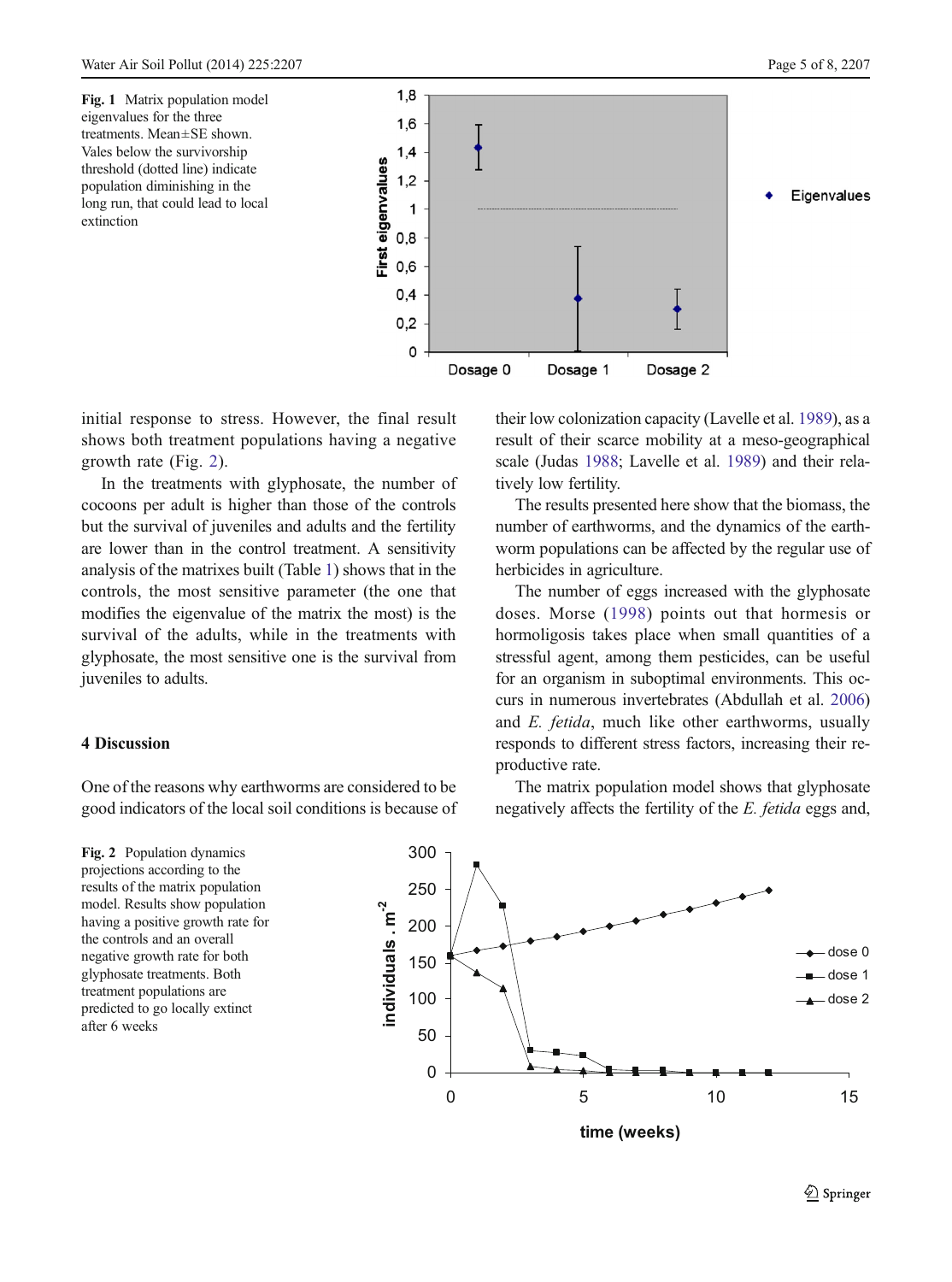<span id="page-5-0"></span>Table 1 Sensitivities of the population parameters for each treatment. Adult survival is the most sensitive parameter for the controls, while survival of young turning into adults is the most sensitive parameter explaining the dynamics for both glyphosate treatments

| Parameter                                                   | Dosage $0$ | Dosage 1 | Dosage 2 |
|-------------------------------------------------------------|------------|----------|----------|
| f (individual fecundity)                                    | 0.87       | 0.09     | 0.12     |
| $S_{21}$ (egg fertility)                                    | 0.03       | 0.20     | 0.12     |
| $S_{32}$ (survival of young turning<br><i>into adults</i> ) | 0.03       | 2.13     | 2.50     |
| $S_{33}$ (adult survival)                                   | 0.93       | 0.37     | 0.36     |

consequentially, impacts the long-term dynamics of its populations.

The isolated analysis of pesticide effects on the different demographic parameters as they are often studied do not usually show the real effects of different factors on the dynamics of the populations. The environmental characteristics that affect the performance of the organisms have different impacts on their demography. Determining the relative importance of these characteristics on the population dynamics has both a theoretical and practical importance. On one hand, it helps in the understanding of events such as spatial distribution, habitat selection, and dispersion. On the other hand, it also helps in clarifying the relative importance of the characteristics that affect the dynamics of a population allowing to improve the conservation state of a species or to plan for its management.

The viability population analysis presented in this work indicates that in the absence of the disturbance, earthworm populations would increase in size. However, a scenario of absence of disturbance of soil organisms in agroecosystems is not realistic.

Matrix population models following Leslie (Leslie [1945](#page-6-0), [1948](#page-6-0)) have been used now for close to 30 years, becoming one of the most used tools for investigating the dynamics of age-structured populations (Caswell [2001](#page-6-0)). These models have been successful in improving population analyses by explicitly including population structure and especially in describing toxic effects on population dynamics (Charles et al. [2009\)](#page-6-0). The complex relationships between toxic compounds and population dynamics and life history traits, requires the use of modeling in order to predict the ecotoxicological effects, especially when sublethal effects are expected (Billoir et al. [2007\)](#page-6-0). Matrix population models are also particularly relevant, when the ecotoxicological effects have

different effects on the different age or stages of the population being analyzed (Emlen and Springman [2007](#page-6-0)).

Population matrix analysis is therefore a very useful tool to clarify these situations. The demographic matrix of this species showed how the long-term effects of glyphosate can put a population in danger of local extinction if exposure to this type of factors is sustained over time (Harper et al. [2008](#page-6-0)).

In this work, the matrix population model was used to calculate the asymptotic rate of population increase, showing it to be negative for high glyphosate levels. A sensitivity analysis on the parameters of the matrix indicates the results on the growth rate of the population if a parameter is changed in a small amount. If the sensitivity value for a given parameter is close to zero, that parameter is said to have a small effect on the population dynamics. On the other hand, if the sensitivity value of a parameter is high, it indicates that changing it has a strong effect on the population dynamics (Farji-Brenner et al. [2003](#page-6-0)).

The sensitivity analysis shows that the most important parameters in the population dynamics were adult survival and fecundity for the control. When exposed to glyphosate, the most sensitive parameter in the population dynamics is the survival of the young turning into adults. These results strongly suggest sublethal effects that can lead to the local extinction of the population.

# 5 Conclusions

Glyphosate is a herbicide and, therefore, its target organisms are not animals. However, the results presented show that at least in the case of epigean earthworms such as E. fetida, it has long-term effects that cannot be ignored.

Considering the important role that earthworms have in the maintenance of the structure and fertility of soils, the effect that glyphosate has on its populations can cause medium- to long-term edaphic deterioration and can even drastically deplete the local earthworm populations.

These results also underscore the importance of sublethal effects in ecological risk assessment studies. Protocols for acute toxicity studies usually used in pesticide assessment may not show significant mortalities in the short term. However, long-term sublethal effects such as the ones identified in this study must be taken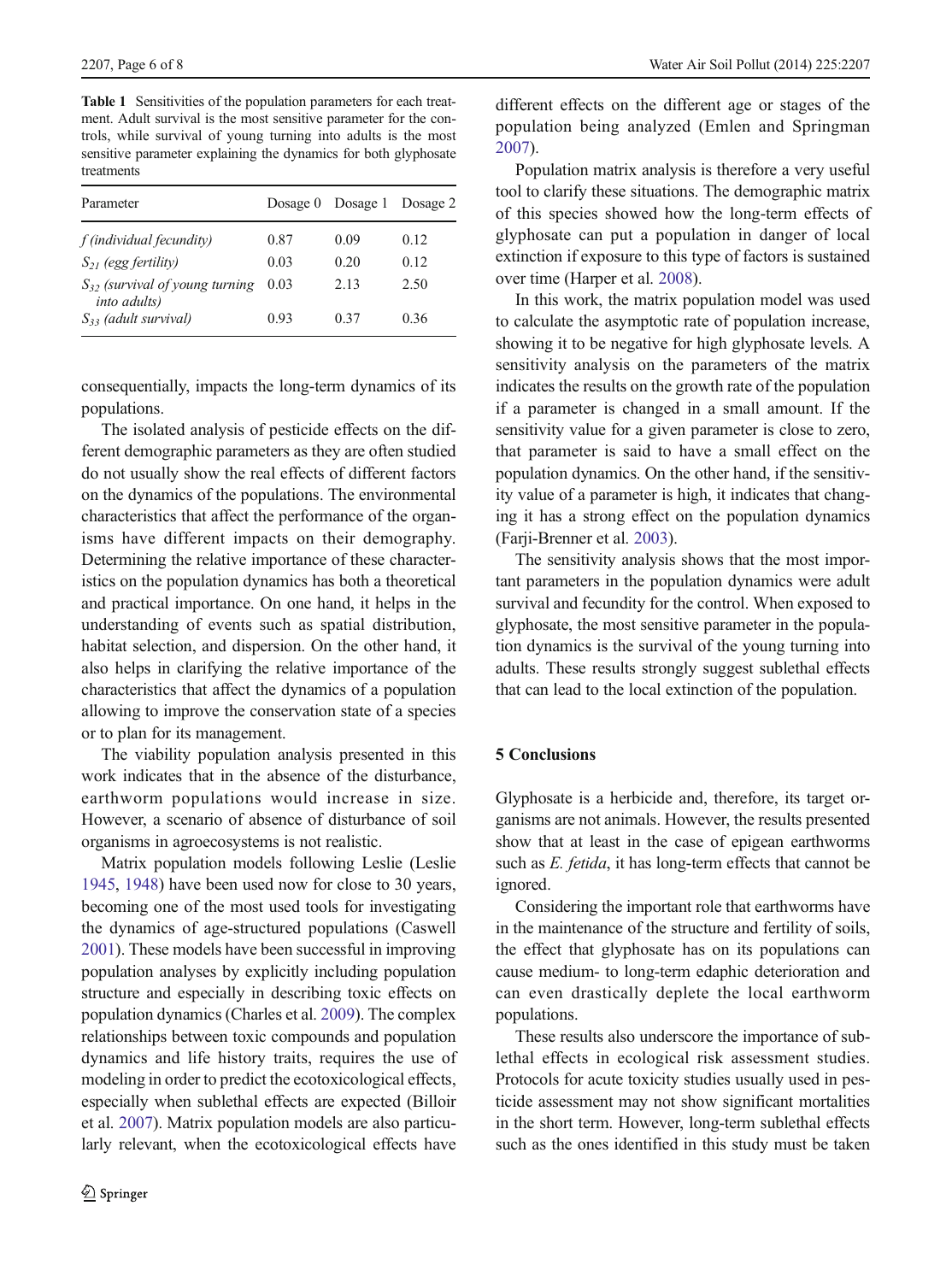<span id="page-6-0"></span>into account, in particular when these effects are identified in an internationally validated species for ecotoxicological tests, such as E. fetida.

#### References

- Abdullah, M., Singh, J., & Sohal, B. (2006). Behavioral hormoligosis in oviposition preference of Bemisia tabaci on cotton. Pesticide Biochemistry and Physiology, 84, 10–16.
- Antón, F. A., Laborda, E., Laborda, P., & Ramos, E. (1993). Carbofuran acute toxicity to Eisenia foetida Savigny. Earthworms. Bulletin of Environmental Contamination and Toxicology, 50, 407–412.
- Billoir, E., Péry, A. R. R., & Charles, S. (2007). Integrating the lethal and sublethal effects of toxic compounds into the population dynamics of Daphnia magna: a combination of the DEBtox and matrix population models. Ecological Modelling, 203, 204–214.
- Casabé, N., Piola, L., Fuchs, J., Oneto, M. L., Pamparato, L., Basack, S., Giménez, R., Massaro, R., Papa, J., & Kesten, E. (2007). Ecotoxicological assessment of the effects of glyphosate and chlorpyrifos in an Argentine soya field. Journal of Soils and Sediments, 7, 232–239.
- Caswell, H. (2001). Matrix population models—construction, analysis, and interpretation. Sunderland: Sinauer Associates Inc.
- Charles, S., Billoir, E., Lopes, C., & Chaumot, A. (2009). Matrix population models as relevant modeling tools in ecotoxicology. Ecotoxicology Modeling 2, 261–298.
- Cox, C. (1995). Glyphosate, part 2: human exposure and ecological effects. Journal of Pesticide Reform, 15, 14–20.
- Edwards, C. A., & Bohlen, P. J. (1996). Biology of earthworms (3rd ed.). London: Chapman & Hall.
- Emlen, J. M., & Springman, K. R. (2007). Developing methods to assess and predict the population level effects of environmental contaminants. Integrated Environmental Assessment and Management 3, 157–165.
- FAO (2012). Internet resource URL: [http://www.fao.org/](http://www.fao.org/agronoticias/agro-noticias/detalle/en/c/161730/) [agronoticias/agro-noticias/detalle/en/c/161730/](http://www.fao.org/agronoticias/agro-noticias/detalle/en/c/161730/) Last accessed: February 21, 2013.
- Farji-Brenner, A. G., de Torres Curth, M. I., Casanovas, P. V., & Naim, P. N. (2003). Consecuencias demográficas del sitio de nidificación en la hormiga cortadora de hojas Acromyrmex lobicornis: un enfoque utilizando modelos matriciales. Ecología Austral, 13, 183–194.
- Gimsing, A. L., Borggaard, O. K., Jacobsen, O. S., Aamand, J., & Sørensen, J. (2004). Chemical and microbiological soil characteristics controlling glyphosate mineralisation in Danish surface soils. Applied Soil Ecology, 27, 233–242.
- Harper, E., Rittenhouse, T., & Semlitsch, R. (2008). Demographic consequences of terrestrial habitat loss for pool-breeding amphibians: predicting extinction risks associated with inadequate size of buffer zones. Conservation Biology, 22, 1205– 1215.
- ISO (International Organization for Standardization) (1993). 11268–1: Soil quality—effects of pollutants on earthworms (Eisenia fetida)—part 1: determination of acute toxicity using artificial soil substrate.
- ISO. (International Organization for Standardization) (1998). 11268–2. Soil quality—effects of pollutants on earthworms (Eisenia fetida)—part 2: determination of effects on reproduction.
- James, C. (2011). Global status of commercialized biotech/GM crops: 2011. ISAAA brief no. 43. Ithaca: ISAAA.
- Judas, M. (1988). The species. Oecologia, 76, 579.
- Lavelle, P., & Spain, A. (2001). Soil ecology. Dordrecht: Kluwer Academic Publishers.
- Lavelle, P., Barois, J., Martin, A., Zaidi, Z., Schaefer, R. (1989). Management of earthworm populations in Agro-ecosystem. A possible way to maintain soil quality?. In M. Charholm & K. Bergstrom (eds.), Ecology of arable lands. Perspectives and Challenges Proceedings of an International Symposium, June 9-12, 1987, Swedish University of Agricultural Sciences, Uppsala, Sweden. Series: Developments in Plant and Soil Sciences, Vol. 39. Springer.(pp. 109–122)
- Lee, K. (1985). Earthworms. Their ecology and relationships with soils and land use. North Ryde: Academic. 411 pp.
- Leslie, P. H. (1945). On the use of matrices in certain population mathematics. Biometrika, 33, 184–212.
- Leslie, P. H. (1948). Some further notes on the use of matrices in population mathematics. Biometrika, 35, 213–245.
- Momo, F. & Falco, L. (2009). Biología y ecología del suelo.142- 143. Imago Mundis (ed). Universidad Nacional de General Sarmiento, Buenos Aires, Argentina
- Morse, J. G. (1998). Agricultural implications of pesticide-induced hormesis of insects and mites. Human and Experimental Toxicology, 17, 266–269.
- Neuhauser, E., & Callahan, C. (1990). Growth and reproduction of the earthworm Eisenia fetida exposed to sublethal concentrations of organic chemicals. Soil Biology and Biochemistry, 22, 175–179.
- OECD. Organization for Economic Co-Operation and Development, Paris, France (2004). Guideline for testing of chemicals. 222, Earthworm reproduction test (Eisenia fetida/ andrei).
- Pengue, W. A. (2000). Cultivos transgénicos ¿Hacia dónde vamos? Buenos Aires: Lugar Editorial.
- Pérez-Jones, A., Park, K. W., Colquhoun, J., Mallory-Smith, C., & Shaner, D. (2005). Identification of glyphosate-resistant ryegrass (Lolium multiflorum) in Oregon. Weed Science, 53, 775–779.
- Piccolo, A., & Celano, G. (1994). Hydrogen bonding interactions between the herbicide glyphosate and water-soluble humic substances. Environmental Toxicology and Chemistry, 13, 1737–1741.
- Qaim, M. (2005). Agricultural biotechnology adoption in developing countries. American Journal of Agricultural Economics, 87, 1317–1324.
- Reinecke, A. J., & Venter, J. M. (1987). Moisture preferences, growth and reproduction of the compost worm Eisenia fetida (Oligochaeta). Biology and Fertility of Soils, 3, 135–141.
- Reynolds, J. W. (1996). Earthworms biology and ecology (Course manual. Pp 40–139. U.N. Córdoba, Facultad de Cs). Córdoba Argentina: Exactas.
- Sprankle, P., Meggitt, W., & Penner, D. (1975). Rapid inactivation of glyphosate in the soil. Weed Science, 23, 224–228.
- Spurgeon, D., Svendsen, C., Kille, P., Morgan, A., & Weeks, J. (2004). Responses of earthworms (Lumbricus rubellus) to copper and cadmium as determined by measurement of